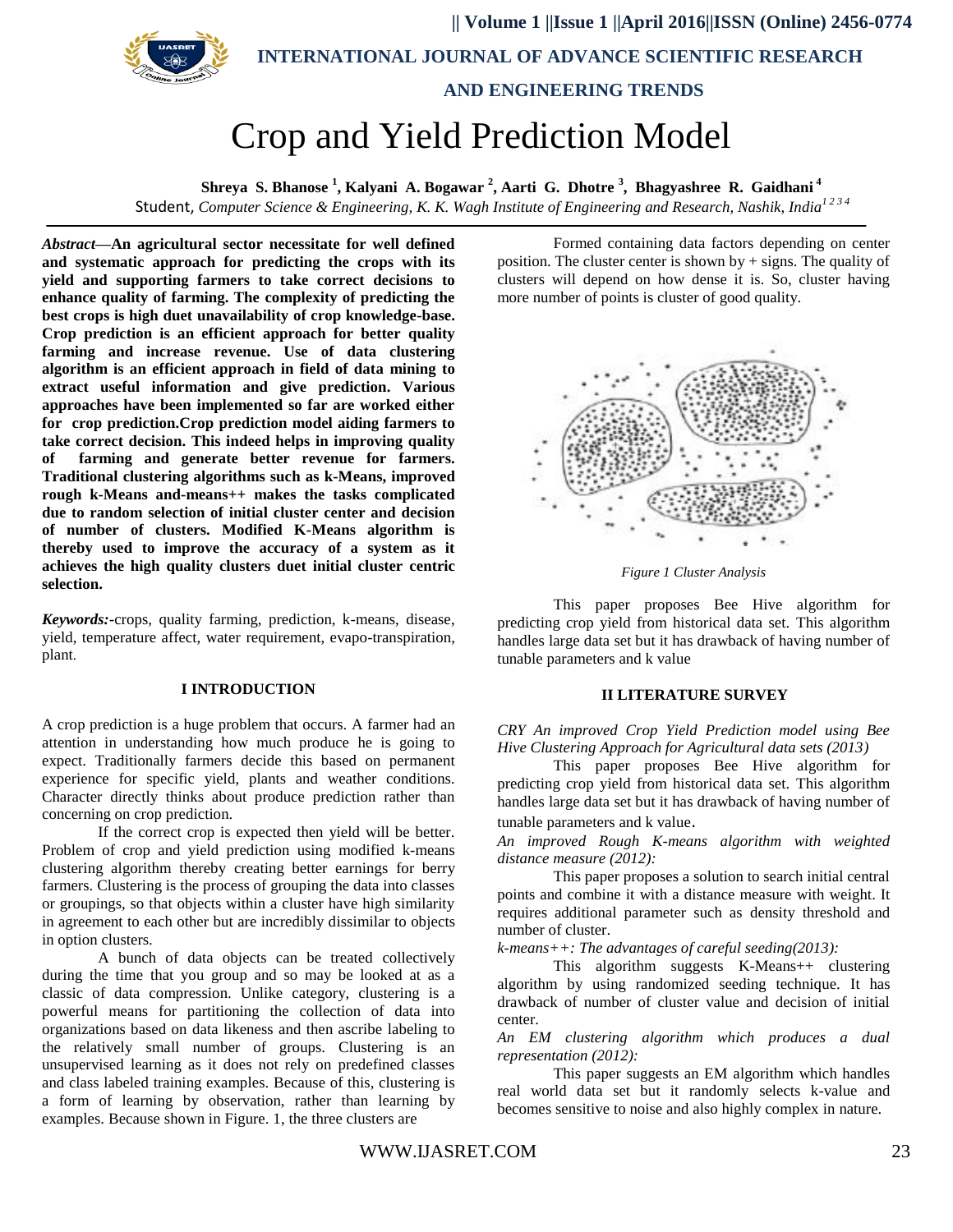

 **INTERNATIONAL JOURNAL OF ADVANCE SCIENTIFIC RESEARCH** 

# **AND ENGINEERING TRENDS**

#### **III MOTIVATION**

A crop prediction is a widespread problem that occurs. During the rising season, a farmer had curiosity in knowing how much yield he is about to expect. In the earlier period, this yield prediction become a matter of fact relied on

Farmer's long-term experience for specific yield, crops and climatic conditions. Farmer directly goes for yield prediction rather than concerning on crop prediction with the existing system. Unless the correct crop is predicted how the yield will be better and additionally with existing systems pesticides, environmental and meteorological parameter related to crop is not considered. Promoting and soothing the agricultural production at a more rapidly pace is one of the essential situation for agricultural improvement. Any crop's production show the way either by interest of domain or enhancement in yield or both. In India, the prospect of widening the district under any crop does not exist except by re-establishing to increase cropping strength or crop replacement. So, variations in crop productivity continue to trouble the area and generate rigorous distress. So, there is need to attempt good technique for crop prediction in order to overcome existing problem.

## **IV METHODOLOGIES OF PROBLEM SOLVING AND EFFICIENCY ISSUES**

- *A. Traditional approaches:* Experience based farming and agriculture
- *B. With sentiment analysis:* [1]CRY: Crop and Yield prediction using BeeHive Algorithm
- *C. Efficiency issue:*

CRY: It predicts the yield based on historical data. It randomly selects centroid. It requires additional parameters such as density and threshold

# **V ARCHITECTURE OF CROP PREDICTION**

Architecture is a system that unifies its components or elements into a coherent and functional whole. The architecture of crop prediction is shown in Figure 2 and the block description is as follows.

*Crop knowledge base*: The crop knowledge base [4] consists of farm knowledge such as crop types, soil types, soil-ph value, crop disease and pesticides, seasonal parameter such as kharif, rabbi and summer crops. The knowledge-base also consists of zones as well as district information, environmental parameter such as maximum and minimum temperature value and average rainfall

*Clustering Approaches:[5], [7]* The three clustering approaches is used such as k-Means, k- Means++ and traditional k-Means. The determined value of number of clusters and initial cluster centers is provided to modified k-Means clustering algorithm. Because of

the number of clusters (k value) is required at starting for traditional k-Means and k- Means ++, the same calculated value of number of clusters is provided and initial cluster centers are uniformly chosen.[1], [2]All three approaches performed clustering and provide output in the form cluster number and centroid matrix.

*Sample Testing and Prediction*: There is need to provide input parameters such as zone, district, and selection of seasons, soil type, maximum temperature, minimum temperature and average rainfall for sample testing. Based on the output values of each clustering, the test data calculates the distance measure with clustering output and selects minimum distance as a predicted value. Then, the predicted cluster value is founded in output cluster number  $(idx)$  and as per the priority the very first output value of predicted cluster is selected. Then, the similar number of records of output value is founded in expected value and accuracy in terms of its count value is calculated. The accuracy count is shown by pie chart.

# **VI SYSTEM ARCHITECTURE**



*Figure 2 Architecture Design*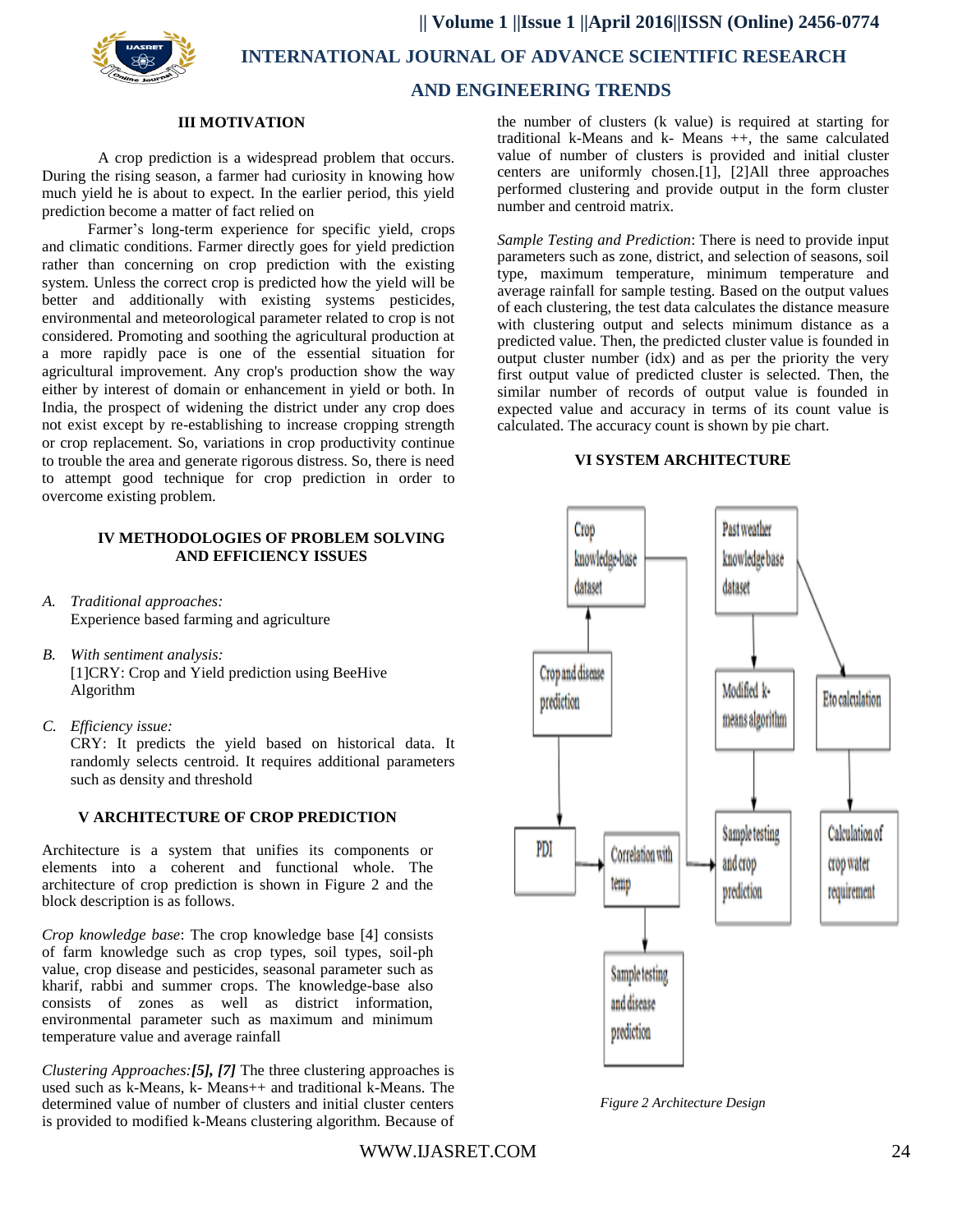

 **|| Volume 1 ||Issue 1 ||April 2016||ISSN (Online) 2456-0774 INTERNATIONAL JOURNAL OF ADVANCE SCIENTIFIC RESEARCH AND ENGINEERING TRENDS**

# **VII EARLY BLIGHT DISEASE PREDICTION OF TOMATO CROP**

#### *Importance:*

Early blight is one of the most common tomato diseases, occurring nearly every season wherever tomatoes are grown. It affects leaves, fruits, and stems and can be severely yield limiting when susceptible cultivars are used and weather is favorable. Severe defoliation can occur and result in sunscald on the fruit.

#### *Identification:*

*\* Signs and Symptoms:*

## *1. LEAVES:*

Initially small dark spots form on older foliage near the ground. Leaf spots are round, brown and can grow up to half inch in diameter.

Larger spots have target like concentric rings and tissue around spots often turns yellow.

Severely infected leaves turn brown and fall off, or dead, dried leaves may cling to the stem.

#### *2. STEM:*

Seedling stems are infected at or just above the soil line. The stem turns brown, sunken and dry (collar rot).If the infection girdles the stem, the seedling wilts and dies.

Stem infections on older plants are oval to irregular, dry brown areas with dark brown concentric rings.

## *3. FRUIT:*

Fruit can be infected at any stage of maturity.

Fruit spots are leathery, black, with raised concentric ridges and generally occur near the stem.

Infected fruit may drop from the plant.

#### *BRIEF MODULE DESCRIPTION :*

Disease prediction module describes about prediction of percent of tomato crop has been affected by the early blight disease and thereby helping the farmer to immediately provide the pesticides to cure crop to generate better yield and thereby helps in generating better revenue for farmer. It also describes the correlation of weather parameter like maximum temperature affecting in disease development.

## *METHODS:*

*1. CALCULATION OF PDI:* 

PDI is percent disease index used to measure disease intensity.

PDI = sum of all grades of leaves/Total number of leaves observed \*100/9

Where,

9-maximum grade of leaf;

| Indexscale | Percent symptoms     |  |
|------------|----------------------|--|
| 0          | No symptoms          |  |
|            | 1% or less leaf area |  |
| 3          | 1-10% of leaf area   |  |
| 5          | 11-25% of leaf area  |  |
|            | 26-50% of leaf area  |  |
| 9          | 51% or more area     |  |
|            |                      |  |

#### *Figure 3 Scale Used to Measure Disease Intensity*



*Figure 4 symptoms of early blight disease in different grades*

#### *2. CALCULATION OF CORRELATION:*

Correlation is used for predictive relationship between entities. Disease prediction module uses correlation factor to find the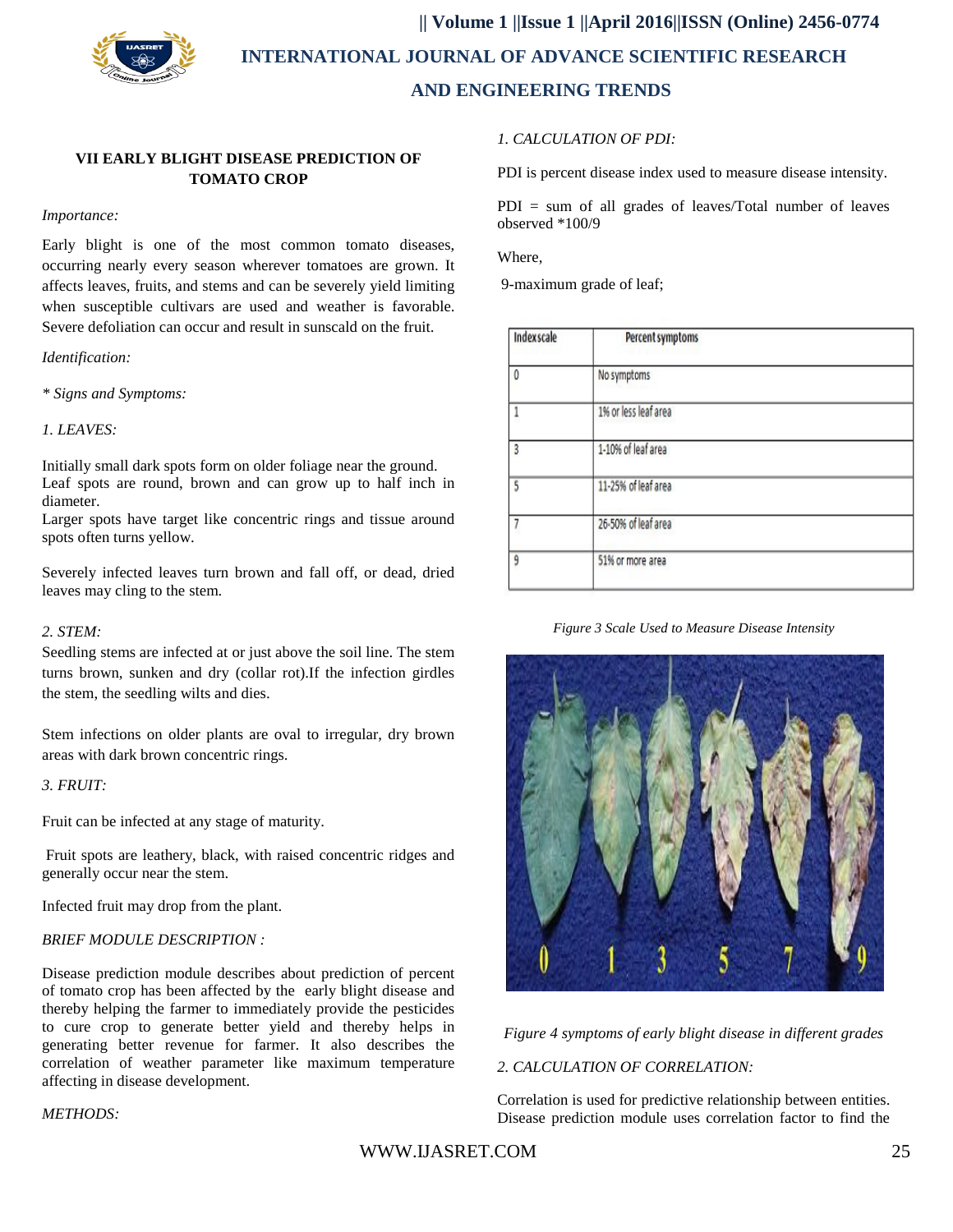

 **INTERNATIONAL JOURNAL OF ADVANCE SCIENTIFIC RESEARCH** 

# **AND ENGINEERING TRENDS**

relevance between maximum temperature with PDI, affecting in disease development.

CORR=  $[ N\Sigma XY - (ΣX)(ΣY) / Sqrt([N\Sigma X2 - (ΣX)2][N\Sigma Y2 (\Sigma Y)2$ ]

If correlation of maximum temperature with PDI is positive, then tomato crop is affected by the disease and if correlation is negative, then, crop is not affected by the disease.

# *IMPLEMENTATION REPORT:*





# **VIII WATER REQUIREMENT OF TOMATO CROP**

Water requirement is the most important factor for the healthy growth of crops. The amount of water potentially required to meet the evapo-transpiration needs of plant so that plant does not suffers in its growth through short supply of water.



# Figure 6 Water Requirements of Crops

The evapotranspiration rate is the amount of water that is lost to the atmosphere through the leaves of the plant, as well as the soil surface. Therefore, in order to estimate the water requirement of a crop we first need to measure the evapotranspiration rate. The evapotranspiration rate, ET0, is the estimate of the amount of water that is used by a well-watered

grass surface that is roughly 8 to 15 centimeters in height. Once ET0 is known, the water requirement of the crop can be calculated.

## **IX MODIFIEDK-MEANS CLUSTERING**

The modified k-means algorithm is most well known data clustering approach based on improvement of sensitivity of initial centers(seed point) of clusters. This algorithm partitions the whole space into different segments and calculates the frequency of data point in each segment. The segment which shows maximum frequency of data point will have the maximum probability to contain the centroid of cluster. The steps are:

- 1. Input:-data set and value of k.
- 2. If the value of k is 1 then Exit.
- 3. Else
- 4. /\*divide the data point space into k\*k, means k vertically and k horizontally\*/
- 5. For each dimension
- {
- 6. Calculate the minimum and maximum value of data points
- 7. Calculate range of group(RG) using equation
- $((min+max)/k)$

8. Divide the data point space in k group with width RG 9. }

10. Calculate the frequency of data points in each partitioned space.

11. Choose the k highest frequency group.

12. Calculate the mean of selected group. /\* This will be the initial centroid of clussster.\*/

13. Calculate the distance between each clusters using equation (3)

14. Take the minimum distance for each cluster and make it half using equation (4)

- 15. For each data points p= 1 to N0
- { 16. For each cluster  $j = 1$  to k
- {
- 17. Calculate d(ZP,MJ) using equation (1)
- 18. If (d(ZP,MJ) dcJ)
	-
- { 19. Then ZP assign to cluster CJ
- 20. Break
- 21
- {
- 22. Else
- 23. Continue;
- } 24. If ZP does not belong to any cluster then
- 25. ZP min( $d$ (ZP, Mi)) where i [1, Nc]
- $26.$ }
- 27. Exit.
- 28. else

29. Calculate the centroid of cluster using equation (2) of kmeans algorithm.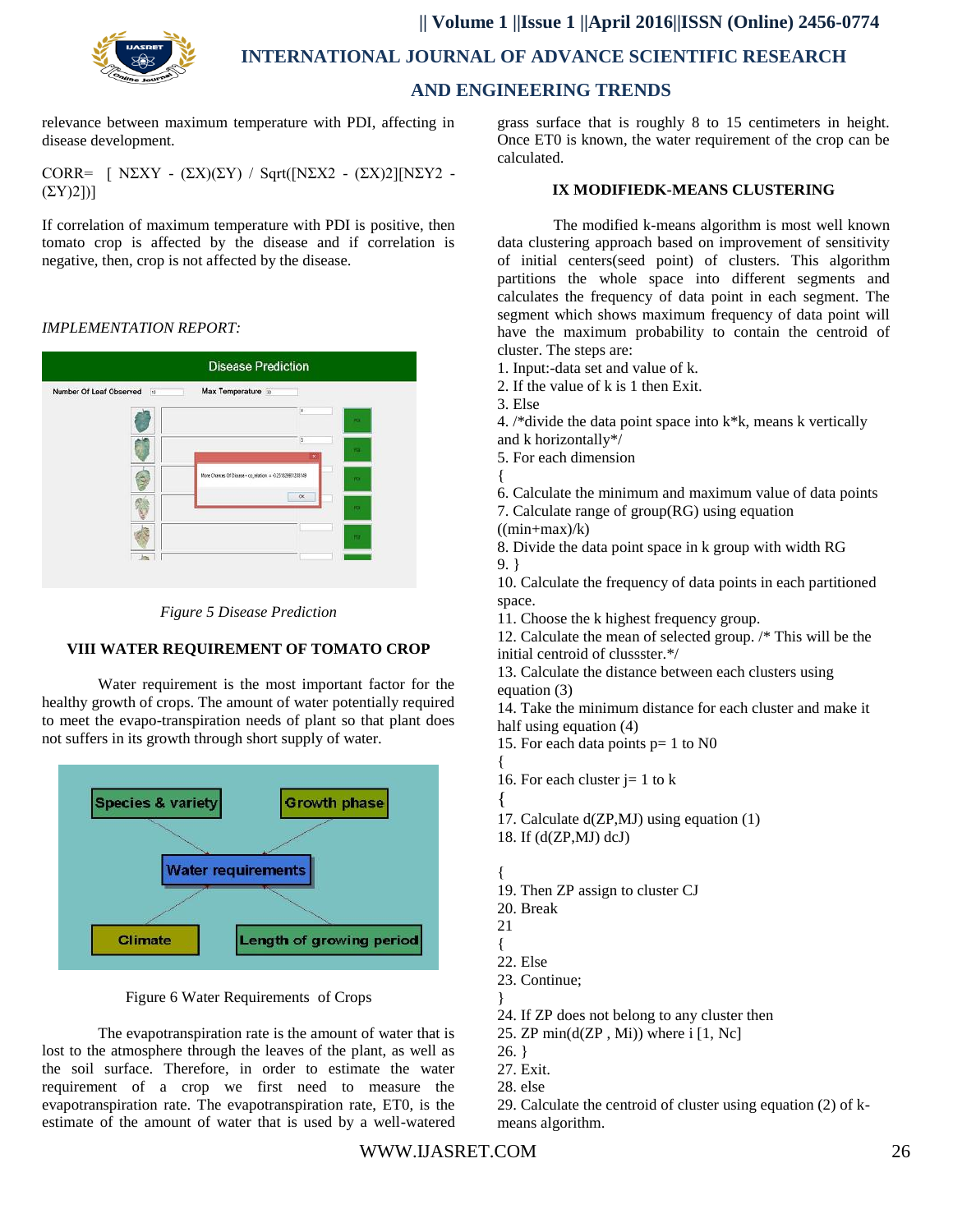

**|| Volume 1 ||Issue 1 ||April 2016||ISSN (Online) 2456-0774**

 **INTERNATIONAL JOURNAL OF ADVANCE SCIENTIFIC RESEARCH** 

# **AND ENGINEERING TRENDS**

30. Go to step 13.

# *PENMAN-MONTEITH EQUATION:*

The reference rate, ET0, is calculated using the Penman Equation, which takes into account the climatic parameters of temperature, solar radiation, wind speed and humidity.

A variation of this equation, published by the FAO is:  $000$ 

$$
ET_{o} = \frac{0.408\Delta(R_{n} - G) + \gamma \frac{900}{T + 273}u_{2}(e_{s} - e_{a})}{\Delta + \gamma(1 + 0.34u_{2})}
$$

Where,

ETo reference evapotranspiration [mm day-1], Rn net radiation at the crop surface [MJ m-2 day-1], G soil heat flux density [MJ m-2 day-1], T air temperature at 2 m height [°C], u2 wind speed at 2 m height [m s-1], es saturation vapour pressure [kPa], ea actual vapour pressure [kPa], es - ea saturation vapour pressure deficit [kPa], D slope vapour pressure curve [kPa °C-1], g psychometric constant [kPa °C-1].



# *ESTIMATION OF CROP WATER REQUIREMENT :*

ET0 represents the maximum, or potential, evapotranspiration rate that can occur. However, the water requirement of the crop is usually less than ET0, as there are factors of the crop itself that have to be taken into account. These include the growth stage of the plant, the leaf coverage that provides shade to the ground, and other particulars of the crops

that make them vary from each other. With these factors taken into account, ET0 is converted into ETc, through the cropspecific coefficient, Kc.ETc represents the evapotranspiration rate of the crop under standard conditions (no stress conditions).When calculating ETc, one must identify the growth stages of the crop, their duration and select the proper Kc coefficient that need to be used.

 $ETc = Kc*ET0.$ 



Climatic effects are incorporated into ET0, while the effects of the crop characteristics are incorporated into Kc.



*Figure 7 crop stages of tomato and crop coefficients used for water management*

**Example for calculating water requirements of crop: crop** : tomato

**growth stage** : initial growth **kc for initial stage** : 0.45 **et0 (measured by a local meteorological station)**: 9 mm/day **etc = kc\*et0 = 0.45 x 9 = 4.05 mm/day** 

#### **X CONCLUSION AND FUTURE WORK**

Clustering is a data exploration algorithm and plays significant role for extracting knowledge boost of information. Clustering technique applied in harvest dataset has resulted in novel approach that has value